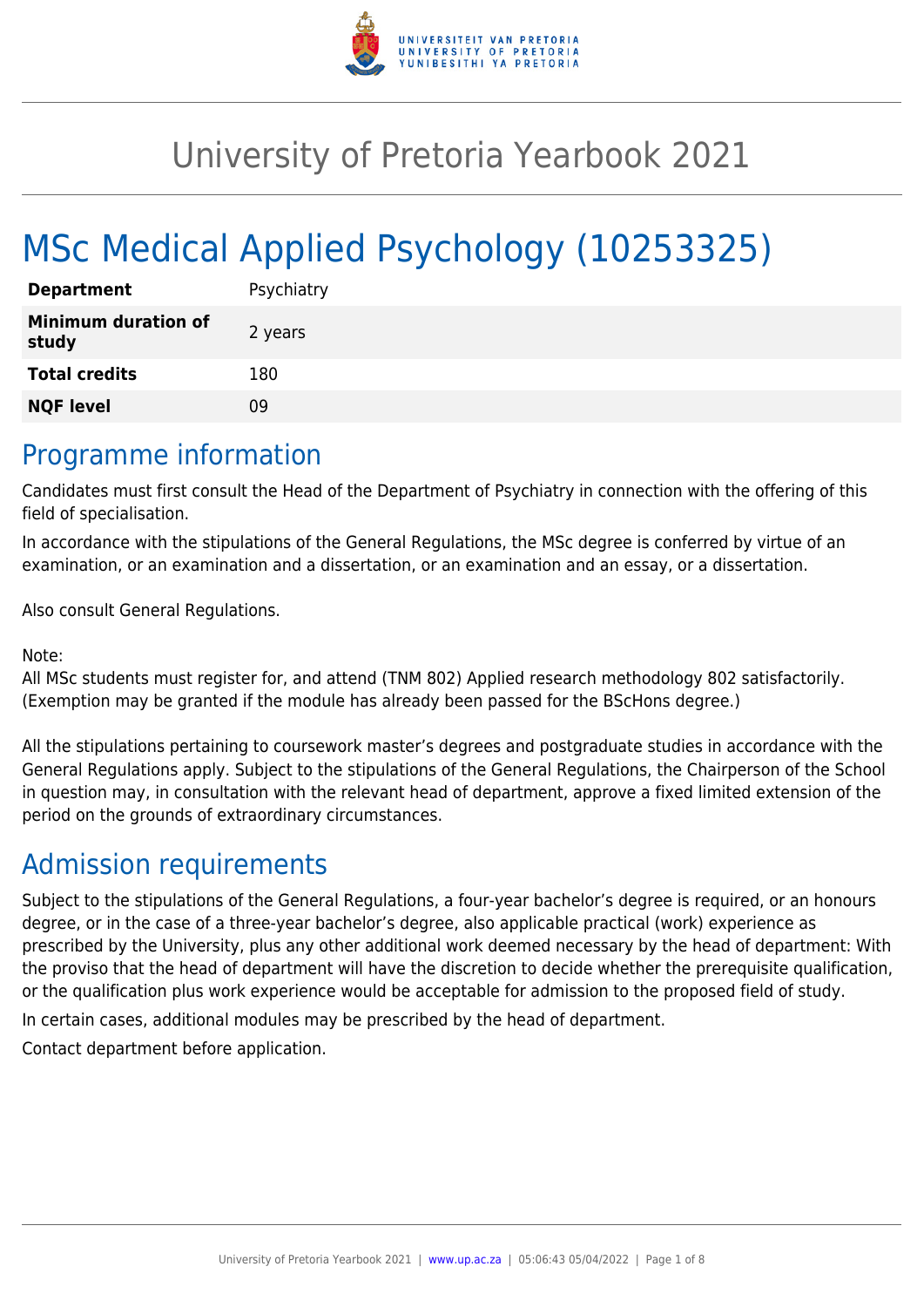

# Additional requirements

In certain cases, additional modules may be prescribed by the head of department.

# Other programme-specific information

Students with previous academic training in Psychology may apply for exemption from certain sections of the programme by virtue of equivalent modules passed at postgraduate level.

# Research information

#### **Research protocol**

After registration, a student is required to submit a complete research protocol regarding the proposed dissertation to the MSc Committee of the School and if necessary, also to the Ethics Committee for approval.

#### **Dissertation**

A dissertation must be submitted via Student Administration at least three months prior to the date of a particular graduation ceremony. A manual on the editing of dissertations is available on request from the relevant head of department.

## Pass with distinction

The degree is conferred with distinction on a student who has obtained an average of at least 75% in the examination, or in the examination and the dissertation, or in the examination and the essay, or in the dissertation.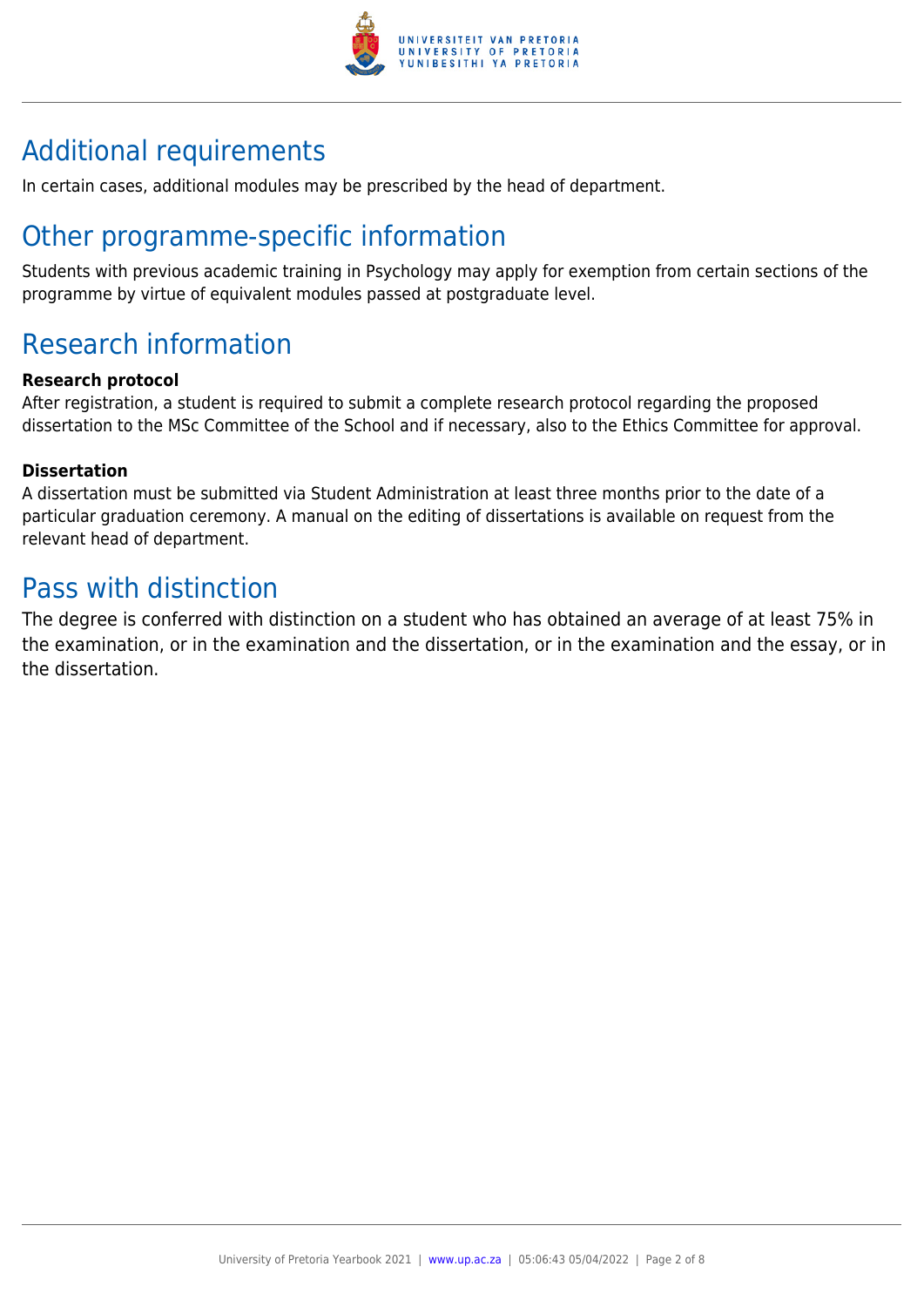

# Curriculum: Year 1

**Minimum credits: 180**

### **Core modules**

#### **Transcultural practice 802 (MTS 802)**

| <b>Module credits</b>         | 13.00                          |
|-------------------------------|--------------------------------|
| <b>NQF Level</b>              | 09                             |
| <b>Prerequisites</b>          | No prerequisites.              |
| <b>Language of tuition</b>    | Module is presented in English |
| <b>Department</b>             | Psychiatry                     |
| <b>Period of presentation</b> | Year                           |
|                               |                                |

#### **Personality theory 803 (MTS 803)**

| <b>Module credits</b>         | 13.00                          |
|-------------------------------|--------------------------------|
| <b>NQF Level</b>              | 09                             |
| <b>Prerequisites</b>          | No prerequisites.              |
| <b>Language of tuition</b>    | Module is presented in English |
| <b>Department</b>             | Psychiatry                     |
| <b>Period of presentation</b> | Year                           |

#### **Human development 804 (MTS 804)**

| <b>Module credits</b>         | 13.00                          |
|-------------------------------|--------------------------------|
| <b>NQF Level</b>              | 09                             |
| <b>Prerequisites</b>          | No prerequisites.              |
| <b>Language of tuition</b>    | Module is presented in English |
| <b>Department</b>             | Psychiatry                     |
| <b>Period of presentation</b> | Year                           |

### **Research methodology 805 (MTS 805)**

| <b>Module credits</b>         | 13.00                          |
|-------------------------------|--------------------------------|
| <b>NQF Level</b>              | 09                             |
| <b>Prerequisites</b>          | No prerequisites.              |
| <b>Language of tuition</b>    | Module is presented in English |
| <b>Department</b>             | Psychiatry                     |
| <b>Period of presentation</b> | Year                           |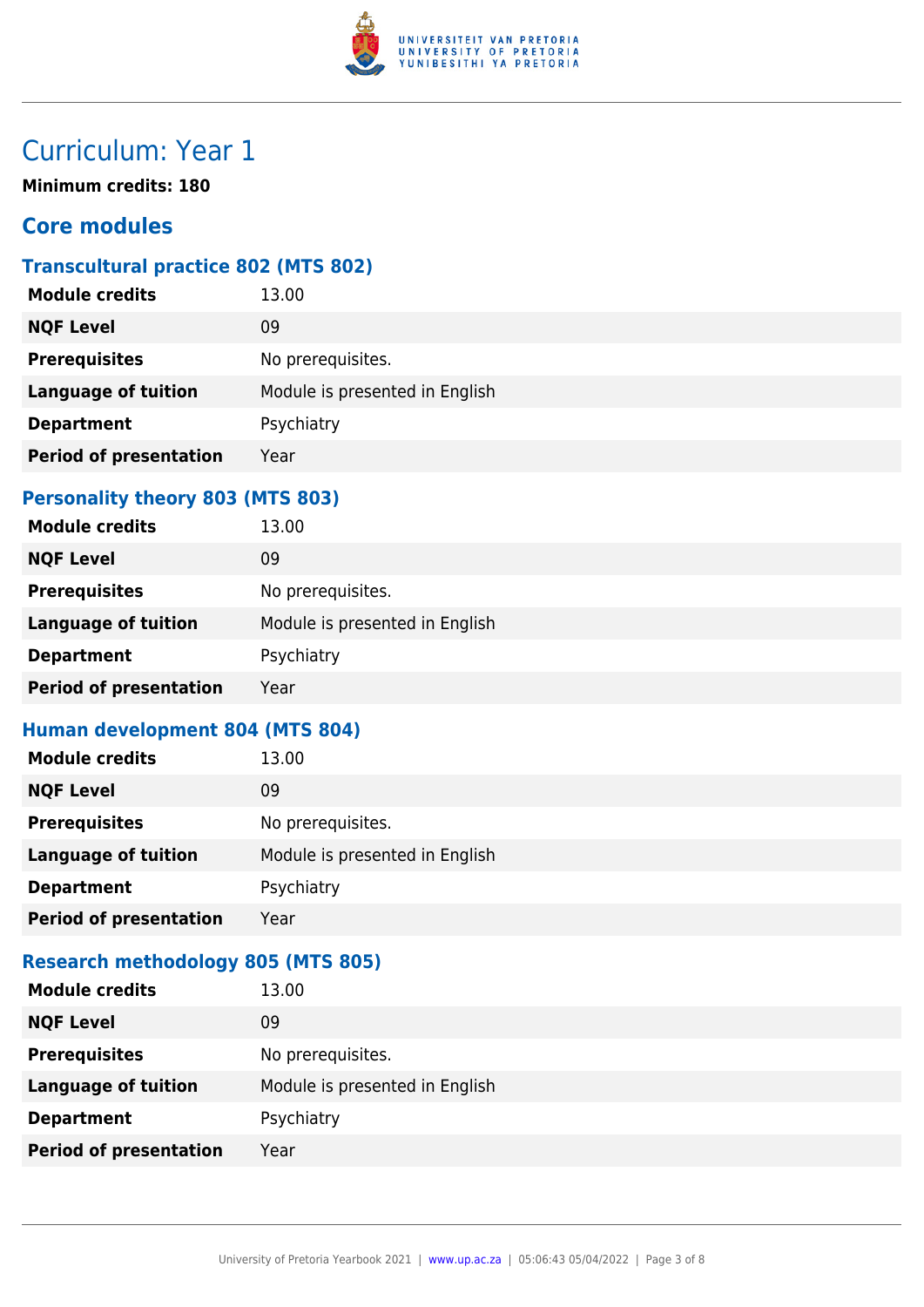

#### **Pathology 806 (MTS 806)**

| <b>Module credits</b>         | 13.00                          |
|-------------------------------|--------------------------------|
| <b>NQF Level</b>              | 09                             |
| <b>Prerequisites</b>          | No prerequisites.              |
| <b>Language of tuition</b>    | Module is presented in English |
| <b>Department</b>             | Psychiatry                     |
| <b>Period of presentation</b> | Year                           |

### **Communication theory 807 (MTS 807)**

| <b>Module credits</b>         | 13.00                          |
|-------------------------------|--------------------------------|
| <b>NQF Level</b>              | 09                             |
| <b>Prerequisites</b>          | No prerequisites.              |
| <b>Language of tuition</b>    | Module is presented in English |
| <b>Department</b>             | Psychiatry                     |
| <b>Period of presentation</b> | Year                           |

#### **Practical work: Medical applied psychology 808 (MTS 808)**

| <b>Module credits</b>         | 12.00                          |
|-------------------------------|--------------------------------|
| <b>NQF Level</b>              | 09                             |
| <b>Prerequisites</b>          | No prerequisites.              |
| <b>Language of tuition</b>    | Module is presented in English |
| <b>Department</b>             | Psychiatry                     |
| <b>Period of presentation</b> | Year                           |

#### **Mini-dissertation: Medical applied psychology 890 (MTS 890)**

| <b>Module credits</b>         | 90.00                          |
|-------------------------------|--------------------------------|
| <b>NQF Level</b>              | 09                             |
| <b>Prerequisites</b>          | No prerequisites.              |
| <b>Language of tuition</b>    | Module is presented in English |
| <b>Department</b>             | Psychiatry                     |
| <b>Period of presentation</b> | Year                           |

#### **Applied research methodology 802 (TNM 802)**

| <b>Module credits</b>      | 0.00                           |
|----------------------------|--------------------------------|
| <b>NQF Level</b>           | 09                             |
| <b>Language of tuition</b> | Module is presented in English |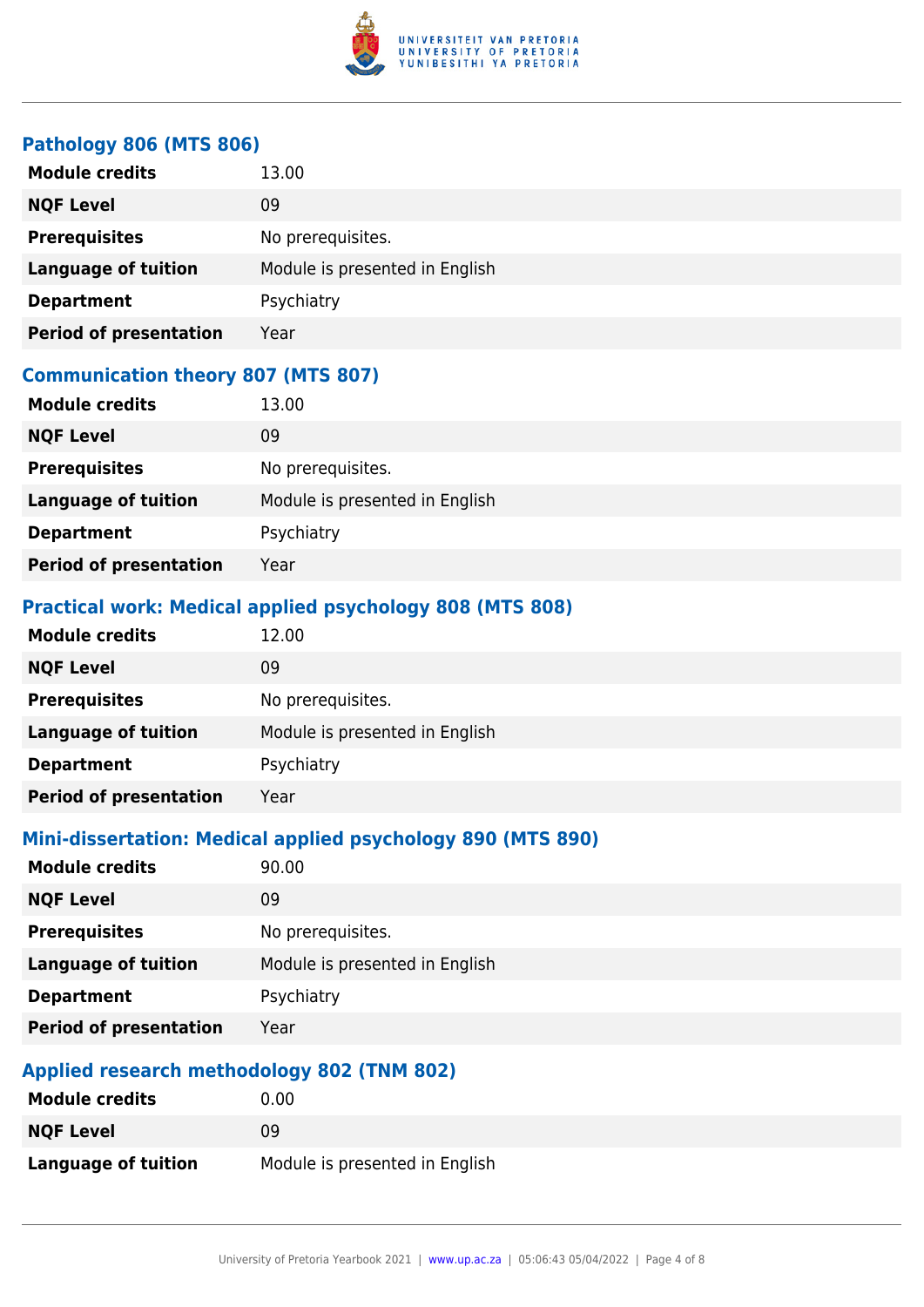

**Department** Health Sciences Deans Office

#### **Period of presentation** Year

#### **Module content**

\*Attendance module only.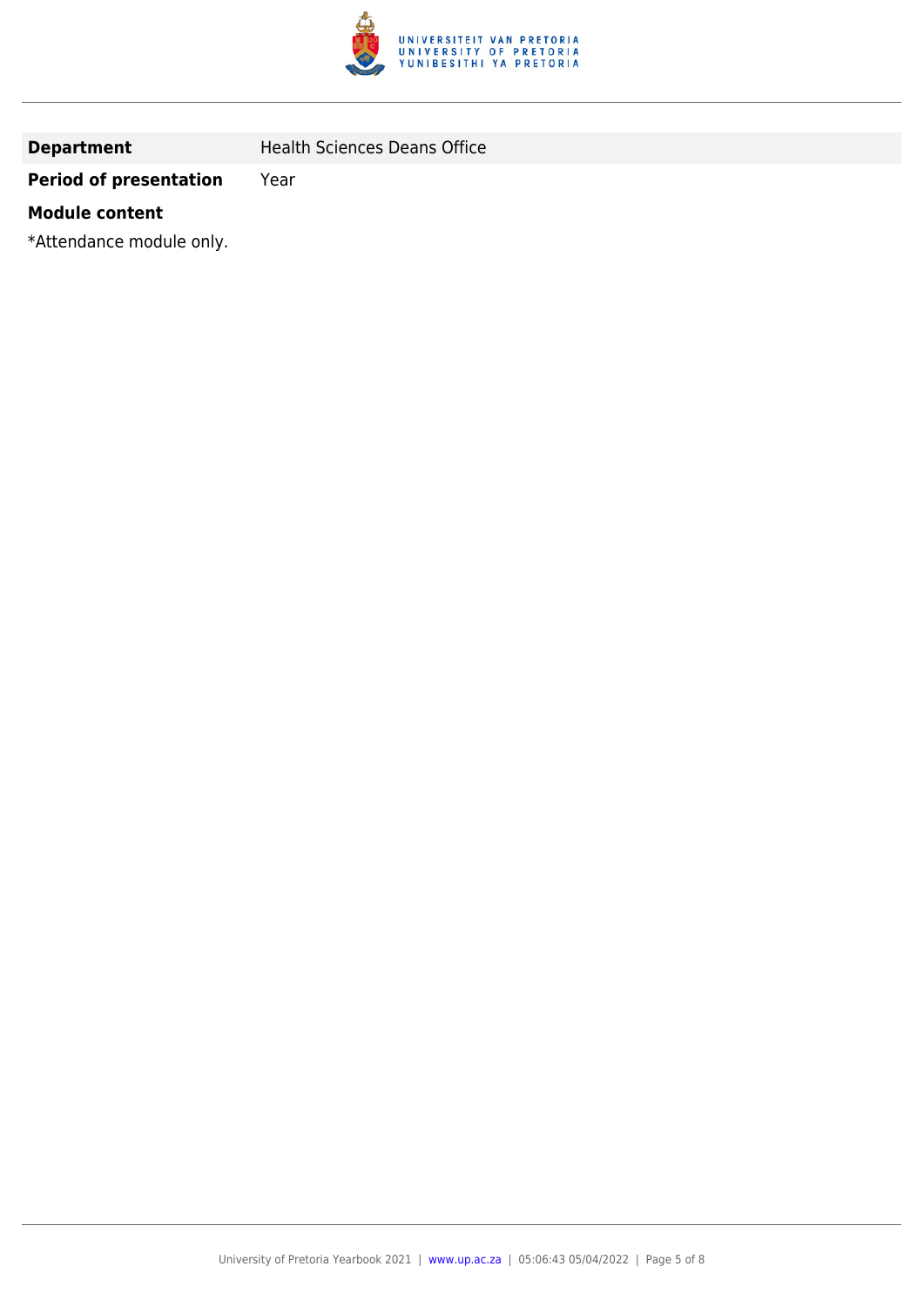

# Curriculum: Final year

**Minimum credits: 180**

### **Core modules**

### **Transcultural practice 802 (MTS 802)**

| <b>Module credits</b>         | 13.00                          |
|-------------------------------|--------------------------------|
| <b>NQF Level</b>              | 09                             |
| <b>Prerequisites</b>          | No prerequisites.              |
| <b>Language of tuition</b>    | Module is presented in English |
| <b>Department</b>             | Psychiatry                     |
| <b>Period of presentation</b> | Year                           |
|                               |                                |

### **Personality theory 803 (MTS 803)**

| <b>Module credits</b>         | 13.00                          |
|-------------------------------|--------------------------------|
| <b>NQF Level</b>              | 09                             |
| <b>Prerequisites</b>          | No prerequisites.              |
| <b>Language of tuition</b>    | Module is presented in English |
| <b>Department</b>             | Psychiatry                     |
| <b>Period of presentation</b> | Year                           |

#### **Human development 804 (MTS 804)**

| <b>Module credits</b>         | 13.00                          |
|-------------------------------|--------------------------------|
| <b>NQF Level</b>              | 09                             |
| <b>Prerequisites</b>          | No prerequisites.              |
| <b>Language of tuition</b>    | Module is presented in English |
| <b>Department</b>             | Psychiatry                     |
| <b>Period of presentation</b> | Year                           |

### **Research methodology 805 (MTS 805)**

| <b>Module credits</b>         | 13.00                          |
|-------------------------------|--------------------------------|
| <b>NQF Level</b>              | 09                             |
| <b>Prerequisites</b>          | No prerequisites.              |
| <b>Language of tuition</b>    | Module is presented in English |
| <b>Department</b>             | Psychiatry                     |
| <b>Period of presentation</b> | Year                           |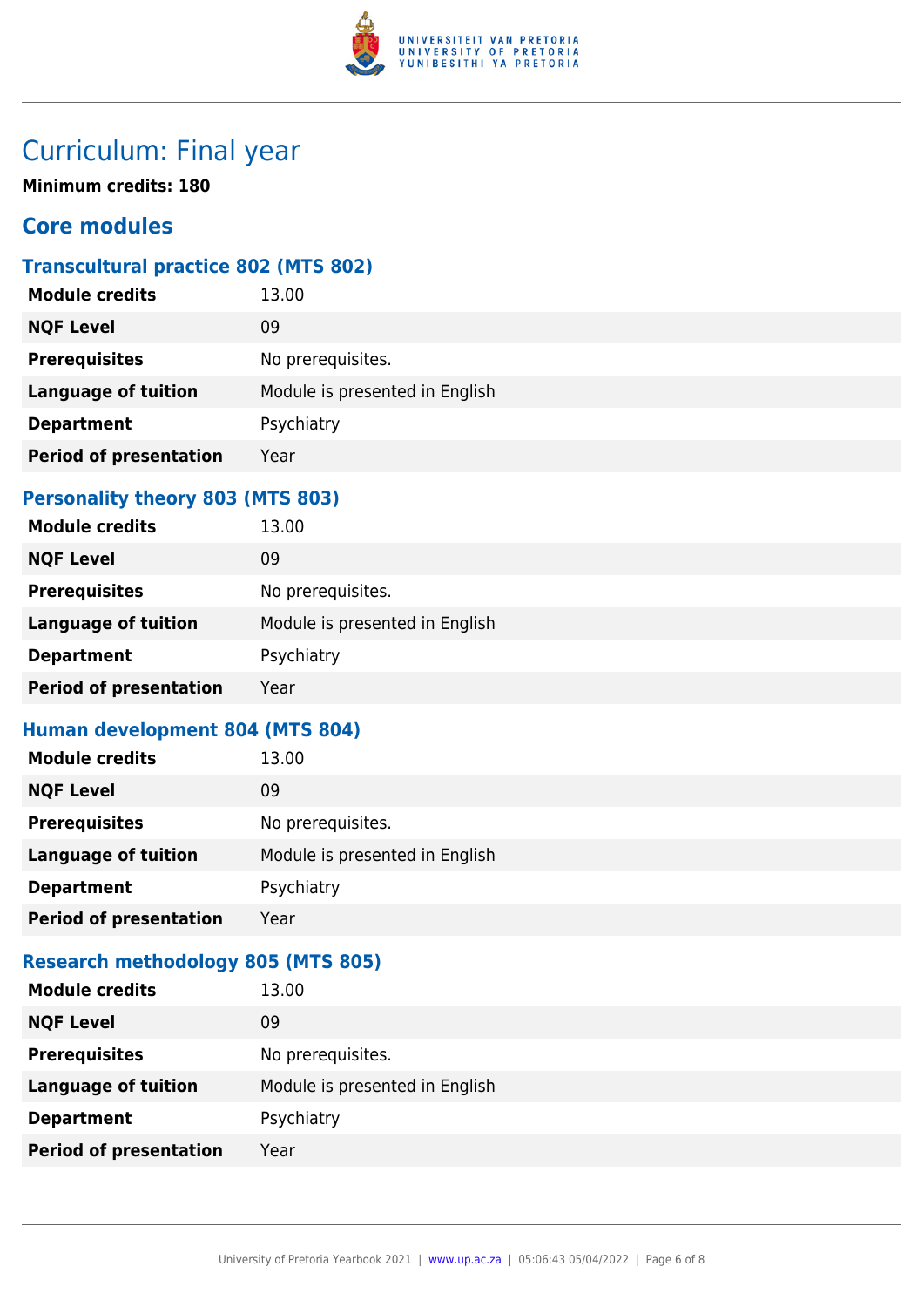

#### **Pathology 806 (MTS 806)**

| <b>Module credits</b>         | 13.00                          |
|-------------------------------|--------------------------------|
| <b>NQF Level</b>              | 09                             |
| <b>Prerequisites</b>          | No prerequisites.              |
| <b>Language of tuition</b>    | Module is presented in English |
| <b>Department</b>             | Psychiatry                     |
| <b>Period of presentation</b> | Year                           |

### **Communication theory 807 (MTS 807)**

| <b>Module credits</b>         | 13.00                          |
|-------------------------------|--------------------------------|
| <b>NQF Level</b>              | 09                             |
| <b>Prerequisites</b>          | No prerequisites.              |
| <b>Language of tuition</b>    | Module is presented in English |
| <b>Department</b>             | Psychiatry                     |
| <b>Period of presentation</b> | Year                           |

#### **Practical work: Medical applied psychology 808 (MTS 808)**

| <b>Module credits</b>         | 12.00                          |
|-------------------------------|--------------------------------|
| <b>NQF Level</b>              | 09                             |
| <b>Prerequisites</b>          | No prerequisites.              |
| <b>Language of tuition</b>    | Module is presented in English |
| <b>Department</b>             | Psychiatry                     |
| <b>Period of presentation</b> | Year                           |

#### **Mini-dissertation: Medical applied psychology 890 (MTS 890)**

| <b>Module credits</b>         | 90.00                          |
|-------------------------------|--------------------------------|
| <b>NQF Level</b>              | 09                             |
| <b>Prerequisites</b>          | No prerequisites.              |
| <b>Language of tuition</b>    | Module is presented in English |
| <b>Department</b>             | Psychiatry                     |
| <b>Period of presentation</b> | Year                           |

#### **Applied research methodology 802 (TNM 802)**

| <b>Module credits</b>      | 0.00                           |
|----------------------------|--------------------------------|
| <b>NQF Level</b>           | 09                             |
| <b>Language of tuition</b> | Module is presented in English |